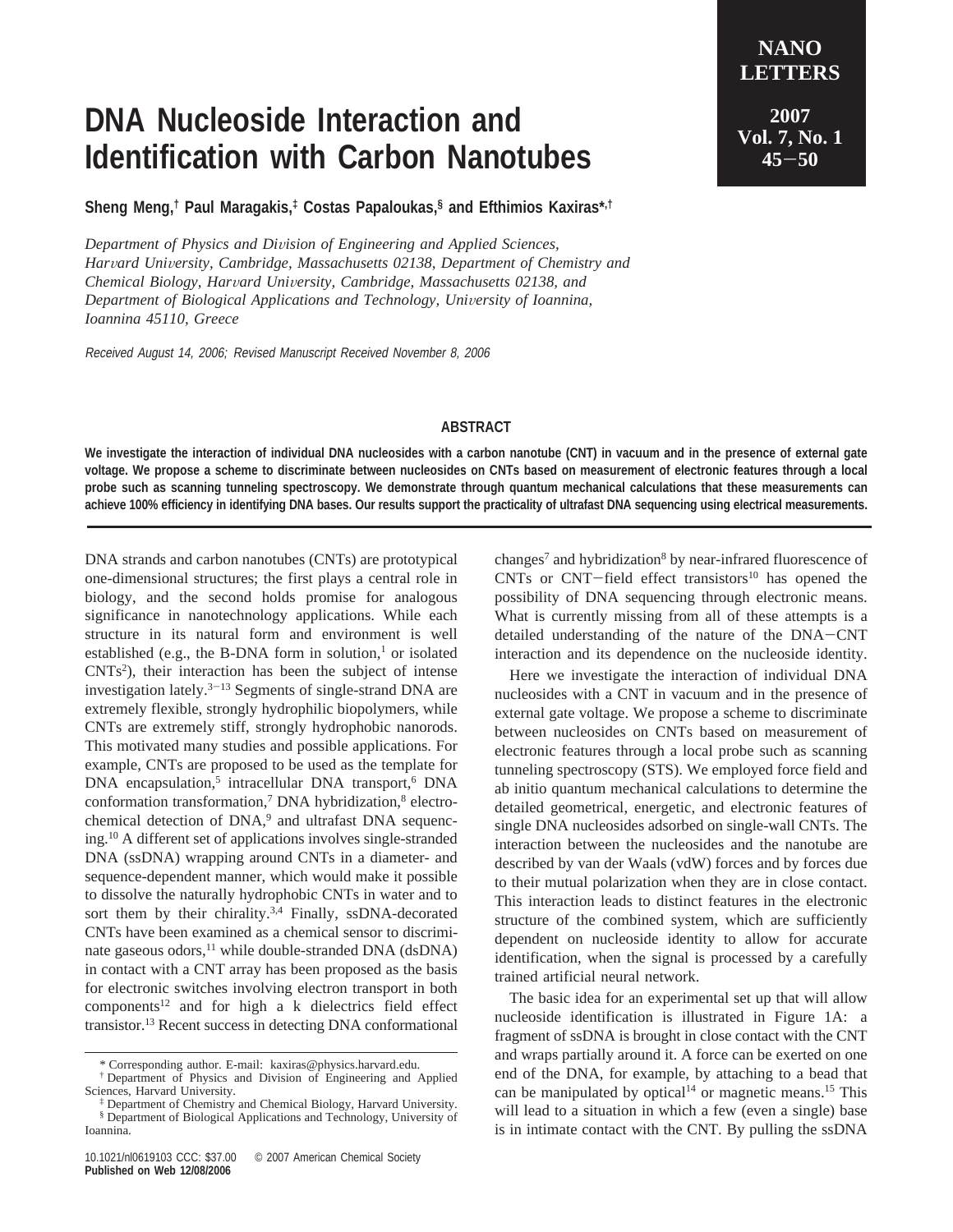

**Figure 1.** (A) Proposed experimental setup for single base measurement: a ssDNA fragment is in partial contact with the CNT and is being pulled at one end. (B) Representative optimal structures of adenine on the (10,0) CNT. The gray, blue, red, and white balls represent C, N, O, and H atoms, respectively.

fragment, the bases along it will successively interact with the CNT, allowing for measurements of the interaction. A setup in which the CNT can rotate in synchronization with the DNA pulling process may facilitate the motion. As a possible way of identifying the bases, we propose measuring the electronic structure of the combined system by a probe sensitive to local electronic states, such as STS, using a stationary scanning tunneling microscopy (STM) tip in the geometry similar to that in ref 16. This type of method has high resolution of  $\sim$ 2 Å and is routinely applied to investigate the local electronic structure of adsorbates on semiconductor surfaces.<sup>17</sup> To maximize the sensitivity of such measurements, it is desirable to have a semiconducting CNT as the substrate. Such a setup also overcomes the difficulty in the older proposals to distinguish DNA bases by measuring the transverse conductance of an electrode/ssDNA/electrode junction, where it is found that transverse conductance cannot be used to distinguish nucleotides because ssDNA is free and too flexible while in proximity to the electrode.18 In our case here, the DNA is bound on the CNT, forming a very stable and robust complex that would constrain the DNA/ electrode geometry in a desired, very well-controlled manner. The problem then involves identifying the relevant atomic geometries for a DNA nucleoside in contact with a semiconducting CNT and identifying the electronic signature of those combined structures, as it would be measured by an STS experiment. We address these two aspects of the problem separately.

To study the local interaction of DNA and CNTs microscopically, we used the nucleosides, consisting of a base, a deoxyribose sugar, and terminated by OH at the 3′ and 5′ ends. We focused our study on the semiconducting (10,0) nanotube; this nanotube, with a diameter of 7.9 Å, is

abundant in CNT synthesis. Compared to the planar structure of graphite, CNTs have a curved structure that perturbs only slightly the nucleoside adsorption positions but results in many inequivalent adsorption geometries. We determined the energetically favorable configurations of the bases on the nanotube with the CHARMM program;<sup>19</sup> we augmented the CHARMM force field for nucleosides<sup>20</sup> with a force field for the CNT.12 The CNT has a length along its axis equal to five times its repeat unit *c*. We performed the quantum mechanical calculations in the local density approximation (LDA) of the density functional theory (DFT) with the VASP code.21 From these calculations, we obtained the electronic structure features that allowed us to determine the CNTbase signature.<sup>22</sup>

We performed an extensive search of the potential energy surface of each adsorbed nucleoside with the successive confinement method.<sup>23</sup> The potential energy surfaces of biomolecules are extremely complicated $24$  and currently preclude direct exploration with ab initio methods. The search returned ∼1000 distinct potential energy minima for each base-CNT system. This systematic search removed artificial bias about the possible geometries of the interacting system. The room-temperature populations of each minimum ranged from  $10^{-10}$  to  $\sim$  50%. Despite the numerous configurations, we found that only very few of them are dominant with significant room-temperature populations. For instance, there are three most stable configurations for A with populations 28.4%, 27.6%, and 10.1% (shown in Figure 1B). Together, these three structures represent ∼65% of the total population of configurations. The remaining 35% of the population contains 808 configurations. Therefore, it is reasonable to focus on the dominant configurations only in our evaluation of the DNA-CNT interactions. Similarly, there are three most stable configurations for G, with populations of 45.9%, 20.8%, and 7.2%, four for C (populations: 25.2%, 6.8%, 4.3%, and 3.2%) and four for T (populations: 11.2%, 5.0%, 4.1%, and 2.0%). All of these configurations were included in our analysis of electronic features.

The preferred configurations for each base have certain similarities, but all are different from their ideal geometries upon adsorption on a planar graphene layer. The nucleoside binds on carbon nanotubes through its base unit, located 3.3 Å away from the CNT's wall. While the base unit remains planar without significant bending, the sugar residue is more flexible. It lies farther away from the CNT, usually having its  $OC_4$  plane perpendicular to the CNT wall with the O atom pointing toward it (Figure 1B). On a graphene layer, the N and C atoms of A are found to occupy the hollow sites of the hexagonal rings.<sup>25</sup> Here, however, because of the curvature of the CNT, the C and N atoms of the base do not necessarily reside on the top of hexagonal C rings; instead they can shift position to maximize the vdW attraction between C, N, and O atoms in the base and C atoms in the CNT. Moreover, because the CNT structure is highly asymmetric with a long axis, the orientation of a base with respect to the tube axis can be very different. For instance, in one of the preferred geometries, C is rotated by 90° relative to the most stable configuration on graphene. Interestingly,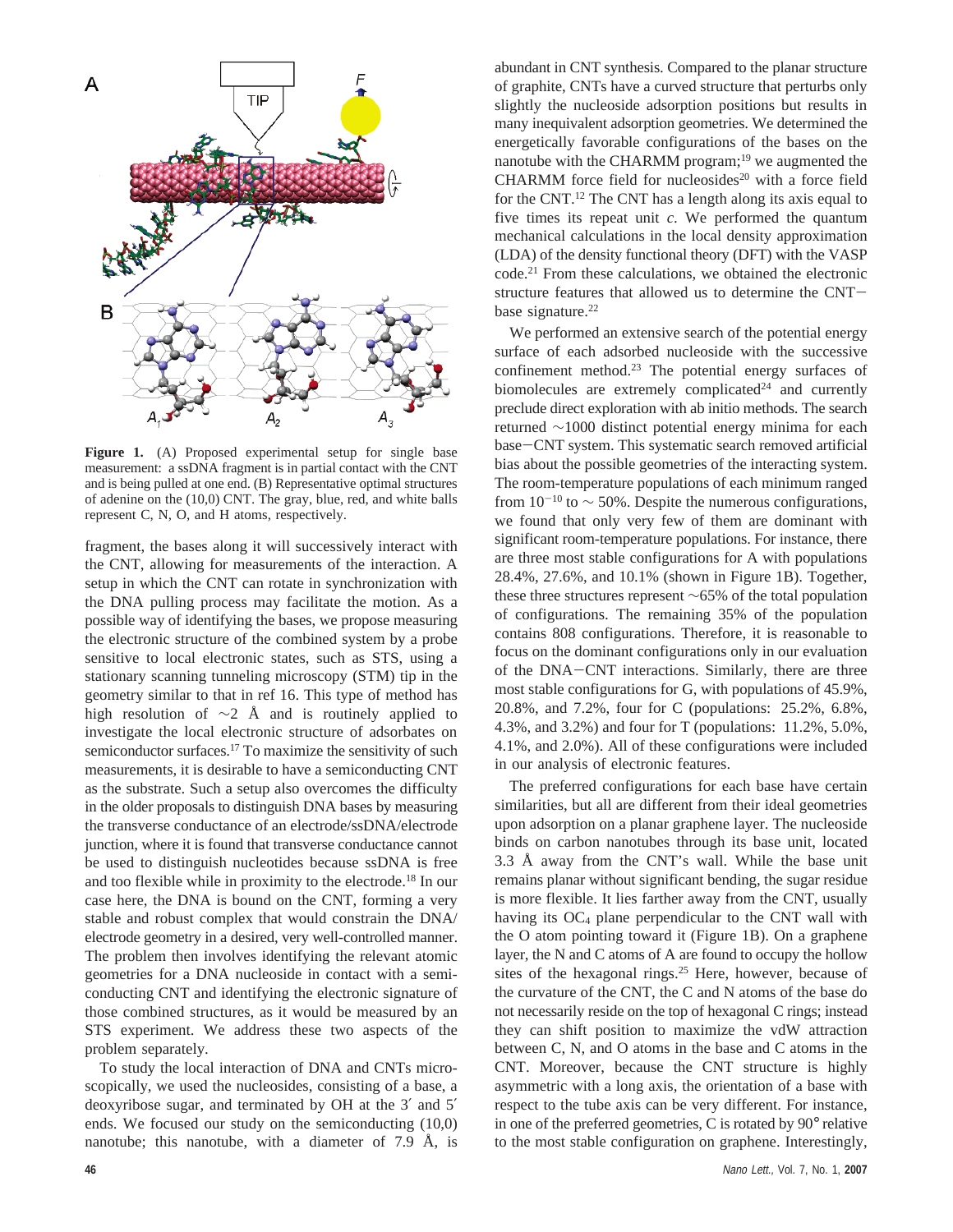most of the dominant configurations upon nucleoside adsorption on the CNT are those with the sugar-base direction pointing perpendicular to the tube axis or slightly tilted. This geometry, consistent with previous simulations of ssDNA wrapped around CNTs,<sup>4</sup> would favor the binding of ssDNA on the CNTs, making nanotube dissolution and sorting more likely.

The force field approach discussed so far relies on empirically derived vdW interactions. In the context of the DFT/LDA quantum approach, it is the explicit polarization of electronic charge that contributes to interaction between the nucleosides and the CNT. The structures obtained from the force field calculations were further optimized using DFT/ LDA until the calculated forces on each atom had a magnitude smaller than  $0.005$  eV/ $\AA$  (which is considered a fully relaxed structure). The local structure, i.e., covalent bond lengths and bond angles, show minor changes (on the order of 0.02 Å and  $1^{\circ}$ ), while the CNT-base distance was reduced by  $\sim$ 0.3 Å. The base adsorption induced a very small distortion of the CNT geometry, consisting of a 0.02 Å indention of the side wall on the adsorption side and a  $0.007 \text{ Å}$ protrusion on the opposite side. The calculated interaction energy is  $0.43 - 0.46$  eV for A, C, G, and T in increasing order. This value is very close to the LDA calculation of adenine on graphite  $(0.46 \text{ eV})$ ,<sup>25</sup> but is significantly lower than the vdW energy of  $0.7-0.8$  eV from the CHARMM calculations. For comparison, the experimental value extracted from thermal desorption spectroscopy for A on graphite is 1.01 eV.26

The interaction between nucleosides and CNT, as described by the quantum approach, is illustrated in Figure 2A, where the isodensity surface of the charge density difference upon adsorption of A on CNT is shown. The interaction mainly involves the  $\pi$  orbitals of the base atoms, especially the  $NH<sub>2</sub>$  group at its end, and of the C atoms in the CNT. The mutual polarization of *π* orbitals in the DNA base and the CNT is more obvious in the planar-averaged charge density along the normal of the base plane, shown in Figure 2B. Upon adsorption, the base plane is positively charged, with electron accumulation (near the base) and depletion (near the CNT) in the region between the two components. Integrating this one-dimensional charge distribution in the base and the CNT region, respectively, reveals a net charge transfer of 0.017 *e* from A to the CNT. A detailed analysis of the contributions to the total energy of the system reveals that the attraction between the nucleoside and the CNT is due to exchange-correlation interactions, in agreement with similar calculations for A adsorbed on graphite<sup>25</sup> and on Cu surfaces.<sup>27</sup>

In electric measurements of the DNA-CNT system, a gate voltage is usually applied to control the conductance,<sup>10</sup> while the STM tip itself introduces a field on the order of 0.1 V/Å. Thermal fluctuations of counterions and water will average out to a zero contribution to the local field around the DNA-CNT system. We studied the effect of electric fields on DNA nucleoside adsorption on the CNT by treating the field as a planar dipole layer in the middle of vacuum region. The external field affects the interaction energy significantly



**Figure 2.** (A) Isodensity surface of the charge density differenceat levels of  $\pm 0.002$  e/Å<sup>3</sup> in superposition to its atomic structure for <sup>A</sup>-CNT. The charge density difference is calculated by subtracting the charge density of the individual A and CNT systems, each fixed at their respective positions when they are part of the A-CNT complex, from the total charge density of the  $A-CNT$  combined system, i.e.,  $\Delta \rho = \rho [A/CNT] - \rho [A] - \rho [CNT]$ , where  $\rho$  is the charge density. Electron accumulation-depletion regions are shown in blue(+)/red(-). (B) One-dimensional charge density distribution, illustrating the mutual polarization of  $\pi$  orbitals. (C) The isodensity plot of HOMO and LUMO of A on CNT under an electric field of  $0.5$  V/A.

(depending on the polarity), while it leaves almost unchanged the adsorption structure. Taking A-CNT as an example, we find that, although a negative field  $E_{ext} = -0.5$  V/Å (CNT negatively charged) hardly changes the adsorption energy (0.436 eV), this energy increases significantly to 0.621, 0.928, and 1.817 eV under  $E_{ext} = +0.25, +0.5,$  and  $+1.0$ V/Å, respectively. Here the adsorption energy in  $E_{\text{ext}}$  is defined as the energy difference between the total system under  $E_{ext}$  with respect to the energy of the CNT under  $E_{ext}$ and the free nucleoside. The base-CNT distance, on the other hand, only changes slightly: it is 0.04 Å larger than the zero field value for  $E_{ext} = -0.5$  V/Å and 0.04 Å smaller for  $E_{ext} = +1.0$  V/Å, respectively. The most prominent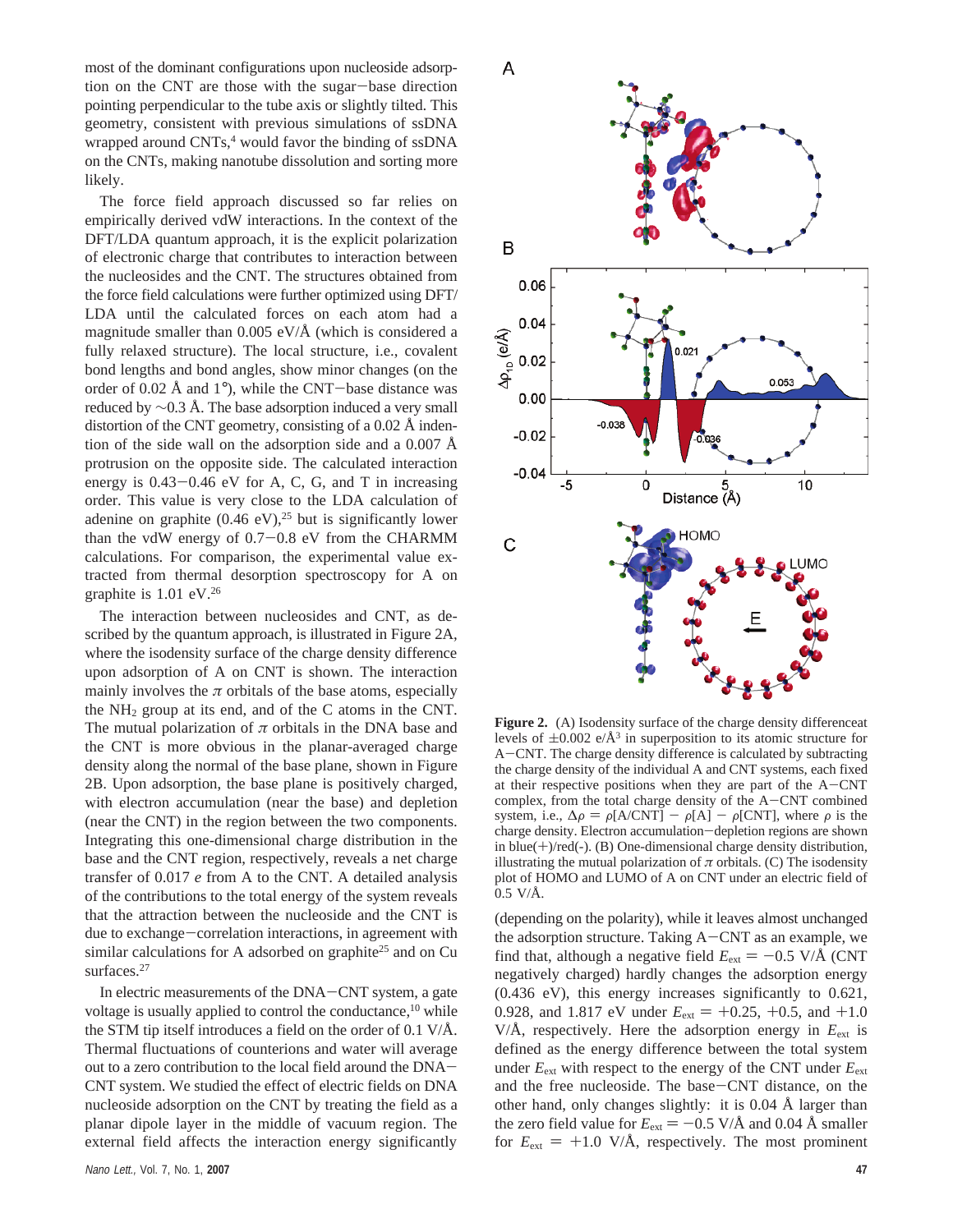

**Figure 3.** (A) DOS for adenine on the nanotube (A<sub>1</sub>-CNT, solid black line), the CNT (dashed green line), and the difference ∆DOS (red line). The zero of the energy scale is set to the conduction band minimum of the CNT (same for the combined  $A_1$ -CNT system). (B) ∆DOS for three configurations of adenine on the CNT, labeled *A*1, *A*2, and *A*3. The features *F*1, *F*2, and *F*<sup>3</sup> are identified. The HOMO and LUMO levels are indicated by vertical arrows. (C) Variation of the HOMO energy level (filled symbols) and the LUMO energy level (empty symbols) of A and G nucleosides on CNT. Shaded area is the energy gap of the CNT. (D) Same for the C and T nucleosides.

change in structure comes from the angle the  $NH<sub>2</sub>$  group at the end of the base makes with the base plane (Figure 2C). It switches from  $-27^{\circ}$  at  $E_{ext} = -0.5$  V/Å to  $+25^{\circ}$  at  $E_{ext}$  $= +1.0$  V/Å, indicating the softness of C-NH<sub>2</sub> bond. The configuration under positive field resembles that on Cu- (110).27 Other nucleosides have the same behavior given their similarity in structure. Therefore, the applied electric field stabilizes the DNA bases on the CNT without disturbing the zero-field adsorption geometry. The more profound effect of the electric field lies in the change of electronic structure, discussed below.

The electronic density of states (DOS) describes the characteristic features of the electronic structure of a single DNA nucleoside adsorbed on the (10,0) CNT. The DOS peaks for the combined nucleoside-CNT system, Figure 3A, differ significantly from those of the bare CNT. The calculated energy gap of the CNT is 0.8 eV.28 The difference in DOS between the bare CNT and one with a nucleoside (∆DOS, red curve in Figure 3A for A) has features that extend through the entire range of energies; those close to the Fermi level are the most relevant for our discussion. These features can serve as the signal to identify DNA bases in current-voltage measurements (STS) or photoelectron spectroscopy. This "electronic fingerprint" is independent of the relative orientation of the nucleoside and the CNT, as shown in Figure 3B: the ∆DOS for the three dominant

configurations of A on CNT have essentially the same features. The ∆DOS peaks for the different bases differ significantly from each other, which is encouraging as far as base identification is concerned. In parts C and D of Figure 3, we show the positions of the first peak below and above Fermi energy in the ∆DOS plots for A, C, G, and T adsorbed on the CNT. These two peaks correspond to the highest occupied molecular orbital (HOMO) and the lowest unoccupied molecular orbital (LUMO) of the bases, respectively. The HOMO and LUMO positions of the different bases are clearly distinguishable, while for a given base, the different adsorption geometries produce essentially indistinguishable peaks.

When a gate voltage is applied, the HOMO and LUMO peaks of the bases continuously shift with respect to the CNT DOS features. The latter change little under small gate voltage or an electric field. For example, the band gap of the CNT shrinks by only 0.03 eV for a field of  $E_{ext} = 0.5$ V/Å, relative to its zero-field value. As is evident from Figure 3C,D, it is possible to induce a shift of the DNA base peaks relative to the CNT features with external voltage so as to facilitate experimental measurements. The HOMO and LUMO peaks of all bases shift monotonically with applied external field by  $\sim$ 0.7 eV for  $E_{ext}$  = 0.25 V/Å. Interestingly, when the external field is sufficiently large, the HOMO of all four bases falls within the band gap of the CNT (see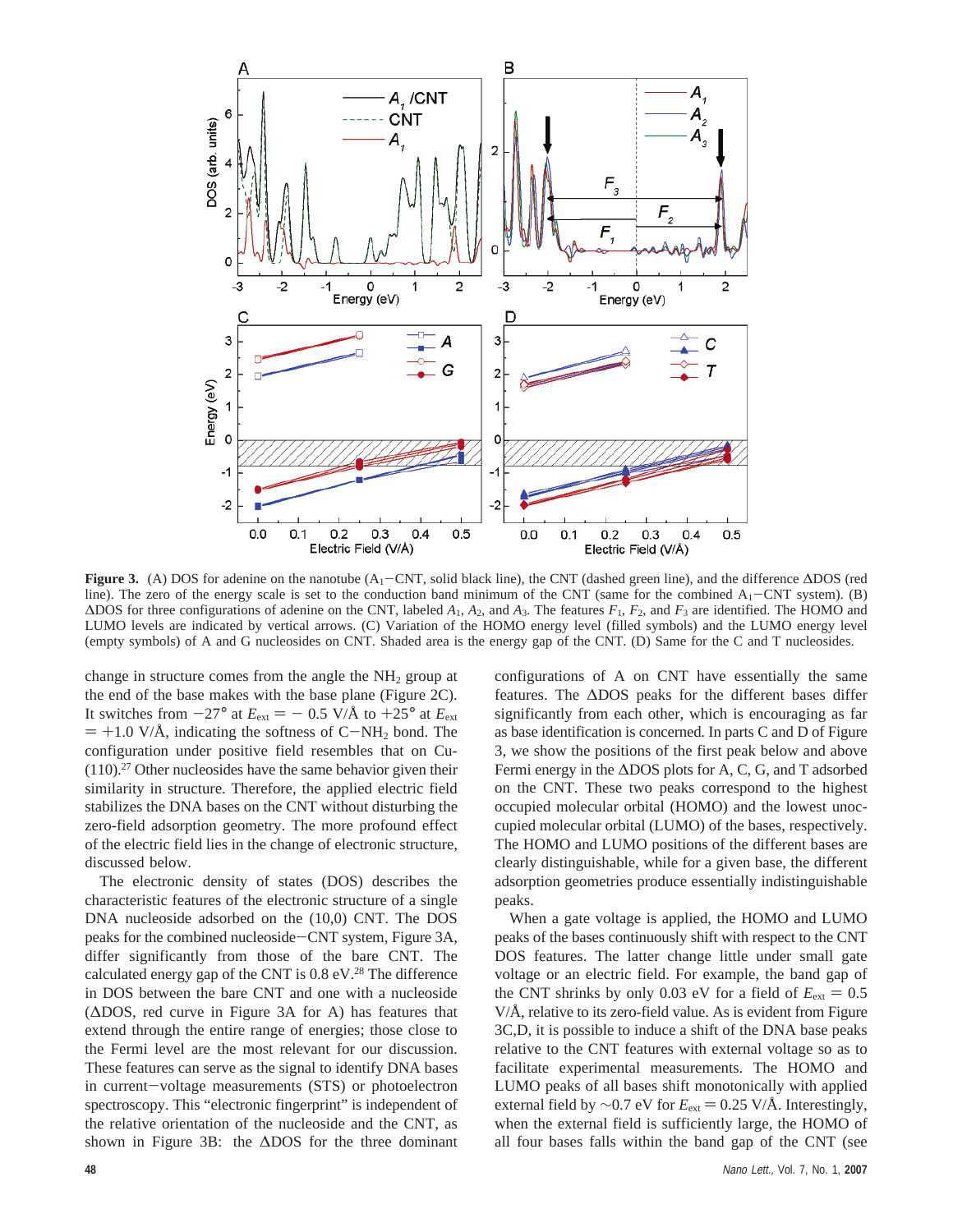|    | 2 | $\overline{\mathbf{3}}$ | -4 | - 5 | -6 |               |                |    |     |                           |                           |                         |                          |    |       |     |   |
|----|---|-------------------------|----|-----|----|---------------|----------------|----|-----|---------------------------|---------------------------|-------------------------|--------------------------|----|-------|-----|---|
|    |   |                         |    |     |    |               |                |    |     |                           |                           |                         |                          |    |       |     |   |
|    |   | 71 100 100 79           |    | 64  | 57 | B             |                |    |     |                           |                           |                         |                          |    |       |     |   |
| 2: |   | 50 100 64 86            |    |     | 43 |               | $\overline{2}$ | 2  | 2 2 |                           | $\overline{\phantom{a}3}$ | $\overline{\mathbf{3}}$ | $\overline{\phantom{a}}$ | 4  | 4     | - 5 |   |
|    |   |                         |    |     |    | 1             | 86             | 71 |     | 79 100 79 86 100 43 93 79 |                           |                         |                          |    |       |     |   |
| 3: |   | 36                      | 64 | 57  | 79 |               |                |    | 5   | 6                         | 43                        | 57                      | 71                       |    | 50 79 | 79  |   |
|    |   |                         | 43 | 50  | 36 | $\mathcal{D}$ |                |    |     |                           |                           |                         |                          |    |       |     | 2 |
|    |   |                         |    |     |    |               |                |    |     |                           | 4                         | 5                       | 6                        | 43 | 64    | 43  | ٥ |
|    |   |                         |    | 21  | 50 |               |                |    |     |                           |                           |                         |                          | 5  | 6     | 79  |   |
| 6  |   |                         |    |     | 43 |               |                |    |     |                           |                           |                         |                          |    |       |     |   |
|    |   |                         |    |     |    |               |                |    |     |                           |                           |                         |                          |    |       |     |   |

**Figure 4.** Efficiency (%) of DOS features in identifying DNA bases. (A) Efficiency of individual features and pairs of features at zero external field; the pairs  $F_1 - F_2$ ,  $F_1 - F_3$ , and  $F_2 - F_3$  give perfect efficiency. (B) Efficiency of features taken in groups of three, at an external field of  $0.25 \text{ eV/A}$ : the row number is the first feature, and the number at the top (bottom) of each column is the second (third) feature; the combinations  $F_1 - F_2 - F_6$  and  $F_1 - F_3 - F_6$  give perfect efficiency.

Figures 2C and 3C), which should enhance the sensitivity experimental measurements to the type of base. At the highest field we studied,  $E_{ext} = 0.5$  V/Å, the band gap of the combined CNT-DNA systems is 0.51 eV for A, 0.45 eV for T, 0.27 eV for C, and 0.11 eV for G on average, sufficiently different from each other to be clearly distinguished.

To test the validity of the proposed detection of DNA bases through CNT-base interactions, we evaluated the efficiency of base identification using data generated from the ∆DOS calculations as input to a classifier, which was trained to produce as output the label of the DNA base (A, C, G, or T). Specifically, we extracted six simple representative features ( $F_i$ ,  $i = 1-6$ ) in an energy window from  $-3$  to 3 eV around the Fermi level: (1) the location of the base HOMO, (2) the location of the base LUMO, (3) the band gap of the base (LUMO-HOMO distance), (4) the number of prominent peaks below the Fermi level, (5) the location of the highest occupied peak, and (6) the integral of the occupied states from  $-3$  to 0 eV

The features  $F_1$ ,  $F_2$ , and  $F_3$  are indicated in Figure 3B for A. We produced a robust scheme for identifying the bases by employing artificial neural networks<sup>29</sup> and find that the network can deliver 100% efficiency, even after taking into consideration the measurement errors (e.g., an error of  $\pm$  $0.10$  eV in energy)<sup>30</sup> (see Figure 4). For practical applications, it is important to evaluate the significance of each feature individually. To this end, we tested the discriminating ability of each one of the six features defined and found that the location of base HOMO/LUMO  $(F_1/F_2)$  and the HOMO-LUMO gap  $(F_3)$  are the most informative features, while the number of occupied states  $(F_4)$  and the location of the highest peak  $(F_5)$  less so. The HOMO-LUMO gaps alone, which are 3.93-4.02 eV for A, 3.34-3.62 eV for C, 3.93- 4.02 eV for G, and 3.58-3.69 eV for T, could easily discriminate A and G from C and T. Certain features are complementary, and combinations of just two features can actually yield 100% efficiency. For instance, if the location of HOMO ( $-2.02$  eV for A,  $-1.68$  eV for C,  $-1.51$  eV for G, and  $-1.98$  eV for T), which is well defined in experiments with respect to the DOS peaks of the CNT, is used in addition to the HOMO-LUMO gap, A is easily discriminated from

G (and C from T), resulting in a 100% efficiency for the combination of features  $F_1-F_3$ . The external field magnifies these differences, making the base classification even more robust. With a field of 0.25 eV/Å, several triplets of features produce 100% efficiency in base identification (see Figure 4).

**Acknowledgment.** We thank Sergei Krivov for providing his implementation of the successive confinement approach. We acknowledge helpful discussions with J. Golovchenko and D. Branton.

## **References**

- (1) Watson, J. D.; Crick, F. H. C. *Nature (London)* **1953**, *171*, 737.
- (2) Iijima, S. *Nature (London)* **1991**, *354*, 56.
- (3) Zheng, M.; Jagota, A.; Strano, M. S.; Santos, A. P.; Barone, P.; Chou, S. G.; Diner, B. A.; Dresselhaus, M. S.; McLean, R. S.; Onoa, G. B.; Samsonidze, G. G.; Semke, E. D.; Usrey, M.; Walls, D. J. *Science* **2003**, *302*, 1545.
- (4) Zheng, M.; Jagota, A.; Semke, E. D.; Diner, B. A.; McLean, R. S.; Lustig, S. R.; Richardson, R. E.; Tassi, N. G. *Nat. Mater.* **2003**, *2*, 338.
- (5) Gao, H.; Kong, Y. *Annu. Re*V*. Mater. Res.* **<sup>2004</sup>**, *<sup>34</sup>*, 123.
- (6) Kam, N. W. S.; Liu, Z.; Dai, H. *Angew. Chem., Int. Ed.* **2005**, *45*, 577.
- (7) Heller, D. A.; Jeng, E. S.; Yeung, T.-K.; Martinez, B. M.; Moll, A. E.; Gastala, J. B.; Strano, M. S. *Science* **2006**, *311*, 508.
- (8) Jeng, E. S.; Moll, A. E.; Roy, A. C.; Gastala, J. B.; Strano, M. S. *Nano Lett.* **2006**, *6*, 371.
- (9) Li, J.; Ng, H. T.; Cassell, A.; Fan, W.; Chen, H.; Ye, Q.; Koehne, J.; Han, J.; Meyyappan, M. *Nano Lett.* **2003**, *3*, 597.
- (10) Star, A.; Tu. E.; Niemann, J.; Gabriel, J.-C. P.; Joiner, C. S.; Valcke, C. *Prod. Natl. Acad. Sci. U.S.A.* **2006**, *103*, 921.
- (11) Staii, C.; Johnson, A. T.; Chen, M.; Gelperin, A. *Nano Lett.* **2005**, *5*, 1774.
- (12) Lu, G.; Maragakis, P.; Kaxiras, E. *Nano Lett.* **2005**, *5*, 897.
- (13) Lu, Y.; Bangsaruntip, S.; Wang, X.; Zhang, L.; Nishi, Y.; Dai, H. *J. Am. Chem. Soc.* **2006**, *128*, 3518.
- (14) Chu, S. *Science* **1991**, *253*, 5022.
- (15) Smith, S. B.; Finzi, L.; Bustamante, C. *Science* **1992**, *258*, 1122.
- (16) Kong, J.; LeRoy, B. J.; Lemay, S. G.; Dekker, C. *Appl. Phys. Lett.* **2005**, *86*, 112106.
- (17) For example, local density of states of aniline  $(C_6H_5NH_2)$  on Si-(100) were clearly measured. Rummel, R.-M.; Ziegler, C. *Surf. Sci.* **1998**, *418*, 303.
- (18) Zhan, X. G.; Krstic, P. S.; Zikic, R.; Wells, J. C.; Fuentes-Cabrera, M. *Biophys. J.* **2006**, *91*, L04.
- (19) Brooks, B. R.; Bruccoleri, R. E.; Olafson, B. D.; States, D. J.; Swaminathan, S.; Karplus, M. *J. Comput. Chem.* **<sup>1983</sup>**, *<sup>4</sup>*, 187-217.
- (20) MacKerell, A. D., Jr.; Bashford, D.; Bellott, R. L.; Dunbrack, R. L., Jr.; Evanseck, J. D.; Field, M. J.; Fischer, S.; Gao J.; Guo, H.; Ha, S.; Joseph-McCarthy, D.; Kuchnir, L.; Kuczera, K.; Lau, F. T. K.; Mattos, C.; Michnick, S.; Ngo, T.; Nguyen, D. T.; Prodhom, B.; Reiher, W. E., III; Roux, B.; Schlenkrich, M.; Smith, J. C.; Stote, R.; Straub, J.; Watanabe, M.; Wiorkiewicz-Kuczera, J.; Yin, D.; Karplus, M. *J. Phys. Chem. B* **<sup>1998</sup>**, *<sup>102</sup>*, 3586-3616.
- (21) Kresse, G.; Hafner, J. *Phys. Re*V*. B* **<sup>1993</sup>**, *<sup>47</sup>*, 558.
- (22) For these calculations, we employed a periodic supercell with dimensions of 20 Å × 20 Å × 3*c*. Larger supercells show minor differences in the structural and electronic features. A sampling of a  $1 \times 1 \times 3$  *k*-point mesh in reciprocal space is used to generate the charge density and the density of states. Gaussian smearing of electronic eigenvalues with a width of 0.1 eV is employed.
- (23) Krivov, S. V.; Chekmarev, S. F.; Karplus, M. *Phys. Re*V*. Lett.* **<sup>2002</sup>**, *88*, 038101.
- (24) (a) Elber, R.; Karplus, M. *Science* **1987**, *235*, 318. (b) Wales, D. J.; Scheraga, H. A. *Science* **1999**, *285*, 1368. (c) Wales, D. J. *Science* **<sup>2001</sup>**, *<sup>293</sup>*, 2067-2070.
- (25) Ortmann, F.; Schmidt, W. G.; Bechstedt, F. *Phys. Re*V*. Lett.* **<sup>2005</sup>**, *95*, 186101.
- (26) Freund, J. E. Ph.D. Thesis, Ludwig-Maximilians Universität, München, 1998.
- (27) Preuss, M.; Schmidt, W. G.; Bechstedt, F. *Phys. Re*V*. Lett.* **<sup>2005</sup>** *<sup>94</sup>*, 236102.